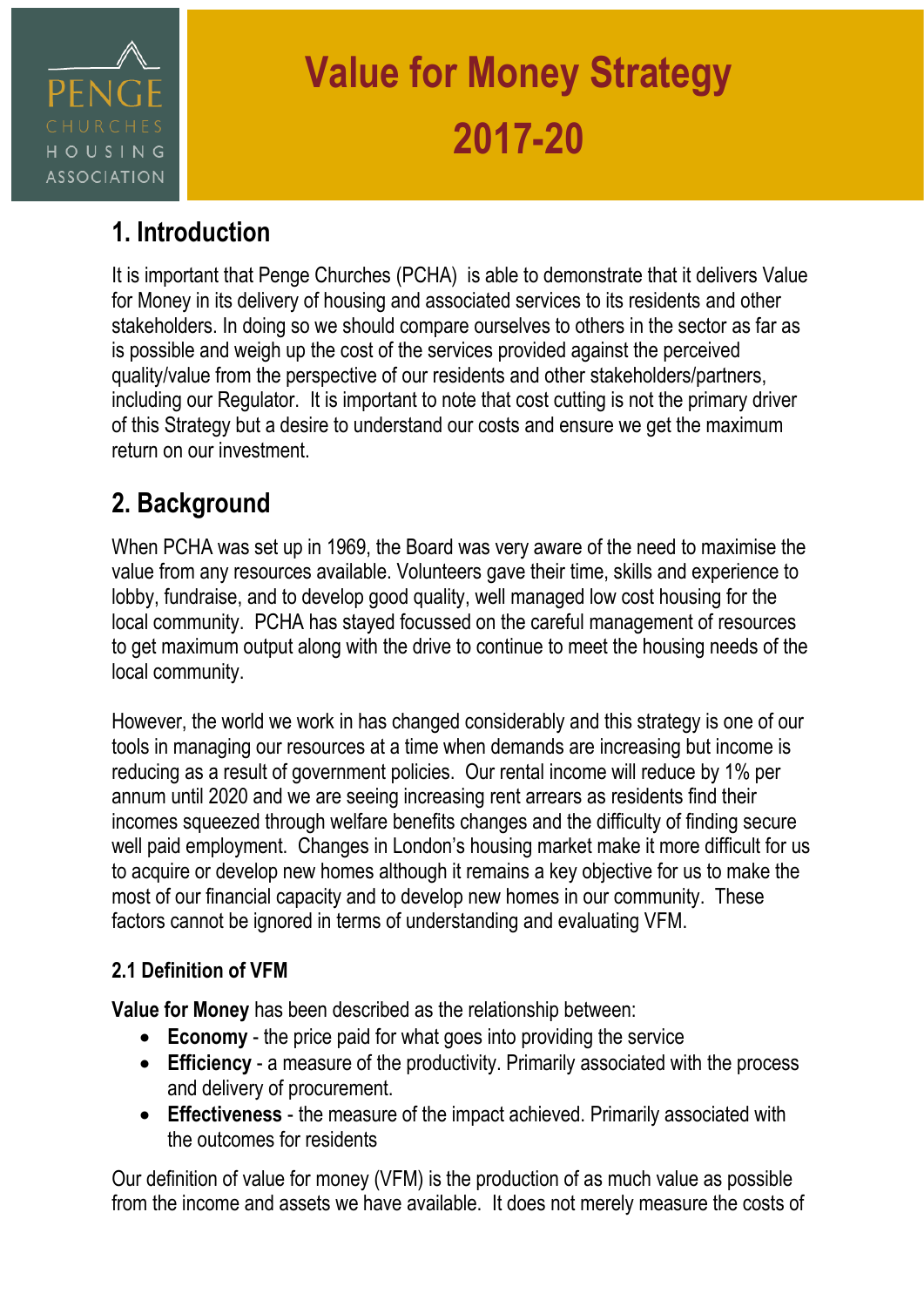

goods and services but also takes into account quality, resource use and fitness for purpose to judge whether or not they constitute good value. This includes several types of value: financial, social and environmental. PCHA aims to provide good value for a number of stakeholders: our residents, the local authority, the local community, our regulator and funders. Through involving residents and continually seeking their feedback, we are able to identify their priorities and shape our services to meet these.

PCHA incorporates an assessment of value for money into its decision making processes. In doing so the financial, social and environmental and value of business decisions are taken into consideration.

The aim of this strategy is to embed a culture of optimising Value for Money within PCHA and establish a continuous cycle of challenge about what and how we deliver services. This Value for Money strategy should reflect and support our corporate plan and more detailed business plan.

# **3. Business Objectives and links to our VFM Strategy**

Our Regulator is encouraging all housing associations to take a wide view on how they can achieve their strategic objectives, including proper consideration of mergers and partnerships with other organisations. They expect all associations to take account of the NHF's Code on Mergers, Group Structures and Partnerships. The regulator is keen that associations make the best use of their assets to develop new homes to meet the ever growing needs for affordable housing; this is an aim we fully embrace. PCHA's Board is actively considering the potential strategic options by way of a Strategic Review during 2017/18. The outcome of this review will shape the future based on decisions about how best to achieve value for money and deliver excellent housing services for our residents and local community.

Our VFM strategy will help us:

- Ensure that the Board is driving VFM in all aspects of running the association and delivering services
- Give impetus to VFM in achieving our business objectives
- Deliver VFM in a consistent and effective way
- Explain our approach to VFM to our people and stakeholders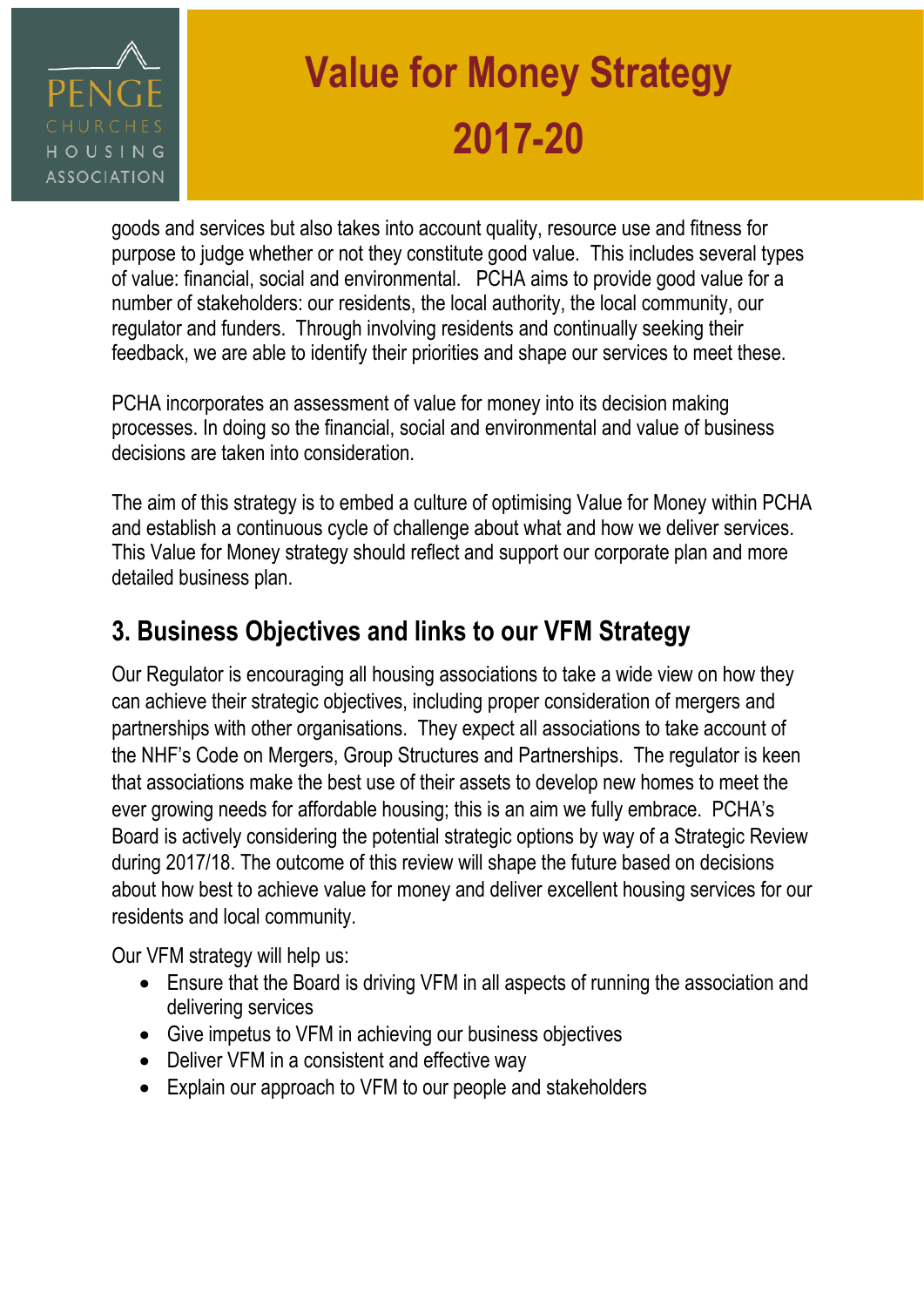

# **4. Our Vision, Values and Objectives**

### **Our Vision**

We are a community based housing association that is passionate about enhancing the lives of our residents by providing excellent homes and services. We are proud of our strong community roots and strive to be a positive voice within, and make a positive impact on, our local community.

## **Our Values**

Our values are integral to our success and they are at the core of the way we work:

### **Acting with Integrity**

- We communicate in an open, honest and transparent way
- We do what we say we will and keep our promises
- We are accountable for our decisions and take responsibility for our mistakes

### **Being Ambitious**

- We are ambitious for the future of PCHA, seeking to deliver a broader range of services to more people in our community
- We are prepared to take measured risks to drive improvements and growth
- We are creative and open to new ideas
- We embrace change and respond positively to new opportunities
- We adapt swiftly to changing markets and needs

### **Striving for Excellence**

- We create homes and communities we can all be proud of
- We are people focussed and aim to tailor our approach to the needs of individual residents
- We strive to be proactive, solution orientated and go the extra mile
- We work collaboratively and build positive partnerships
- We continually challenge ourselves to improve our performance
- We seek to make sound business decisions and be well governed and managed

### **Behaving with Respect**

- We behave in a fair-minded and non-judgemental way
- We value the individuality and diversity of our residents and our community
- We are inclusive in the way we work

### **…Making a positive impact with our residents and community**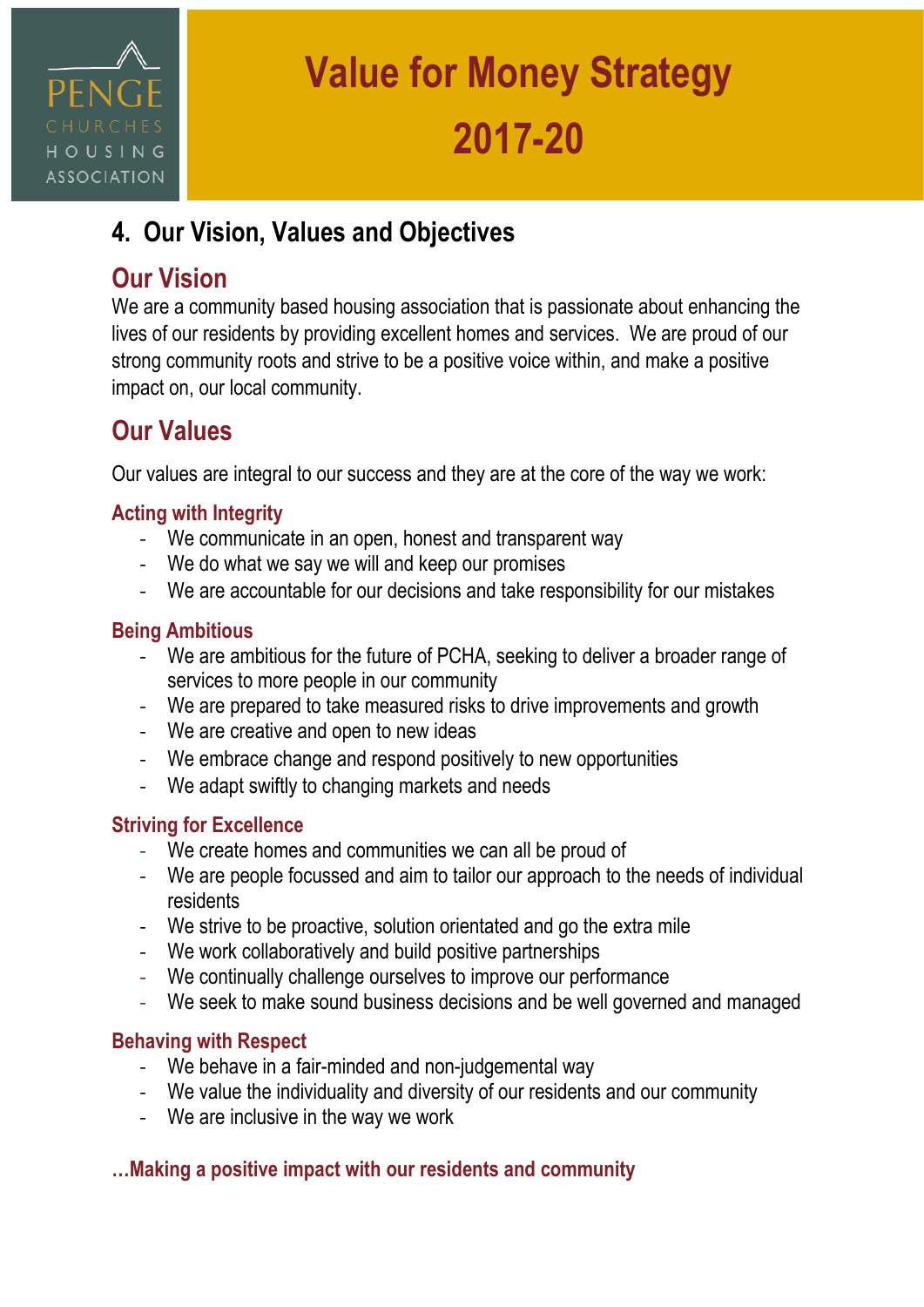# HOUSING **ASSOCIATION**

# **Value for Money Strategy 2017-20**

# **Our Strategic Objectives**

#### **To deliver efficient and effective housing and services and be financially Viable.** We will:

- provide responsive, tenant focused services to maximise satisfaction and respond to feedback from satisfaction surveys
- pursue value for money and efficiency savings, without compromising on high quality services, setting specific and realistic savings targets each year
- implement our Asset Management Strategy in order to maintain our homes in good condition whilst keeping repairs costs down
- implement our Welfare Reform Action Plan and work with London Borough of Bromley and other local partners to support residents and minimise rent arrears as a result of welfare reforms
- benchmark our performance and network to learn from others to improve our services
- aim to be an 'upper quartile' housing management performer

### **To work in partnership with others in the interests of our residents and the local community.** We will:

- be proactive in developing partnerships where there is clear benefit to our operations, including seeking external funding
- develop and maintain relationships with organisations whose services benefit our residents
- research local needs and consider taking the lead in community projects where funding is available and these will benefit our residents

### **To pursue opportunities for growth to meet the needs of the local**

**community**. We will:

- increase our social housing stock
- develop new homes with or without grant
- consider developing a small programme of sub-market rented homes
- consider offering management services to other landlords

These objectives are reviewed and updated periodically to ensure that we are focused on achieving value from our resources and assets. Each member of staff has individual objectives derived from the corporate objectives.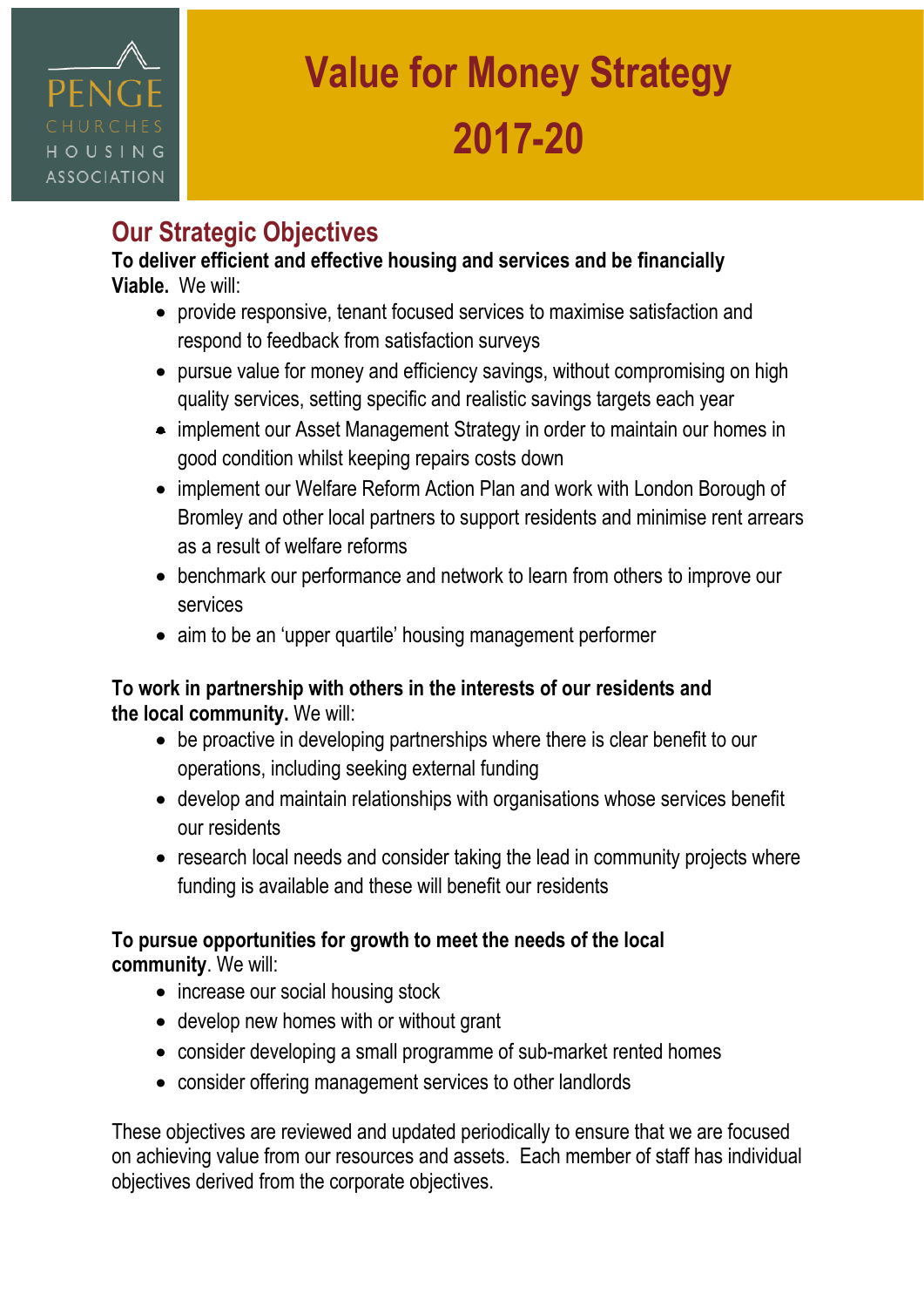# HOUSING **ASSOCIATION**

# **Value for Money Strategy 2017-20**

## **5. Value for Money**

### **5.1 Governance and Scrutiny**

To ensure that VFM remains at the heart of our operations, PCHA's Board has a number of governance arrangements in place:

- The Business Plan is reviewed regularly by the Board in order to ensure that prudent financial plans exist to cover liabilities for the long term maintenance of the Association's assets
- The Finance & Audit Committee terms of reference include a responsibility to consider the Association's Value for Money (VFM) performance and to recommend to the Board an annual self-assessment on VFM
- A balanced scorecard containing key financial and management performance indicators is reported to each of our Committee and Board meetings
- The Board approves the annual budget and the Finance & Audit Committee carries out regular monitoring of quarterly management accounts to assess performance against that budget
- The Board receives annual benchmarking data comparing our performance and costs with those of peer organisations in the Acuity BM320 benchmarking group. We are also taking part in the Sector Scorecard pilot.
- Tenant satisfaction feedback provides information, including views on value for money of services, which the Board and staff can use to drive performance improvement. From a sample of 65.6% of our residents in 2015, 92% felt that the rent and charges they pay PCHA represent good value for money. This was an improvement on 90% in the 2013 satisfaction survey and is a higher score than the median score of 86% in the BM320 benchmarking group.

### **5.2 Investing in Assets**

An essential part of achieving value for money lies in the management of our assets i.e. the properties owned by the Association. PCHA has a number of strategies which set out our approach to managing and maintaining existing assets, and to developing new homes. These include our:

- Development Strategy (updated in May 2016)
- Asset Management Strategy (updated in May 2015)

When we improve or develop properties we take into account environmental and sustainability issues, aiming to minimise the energy costs for residents and reduce environmental impact.